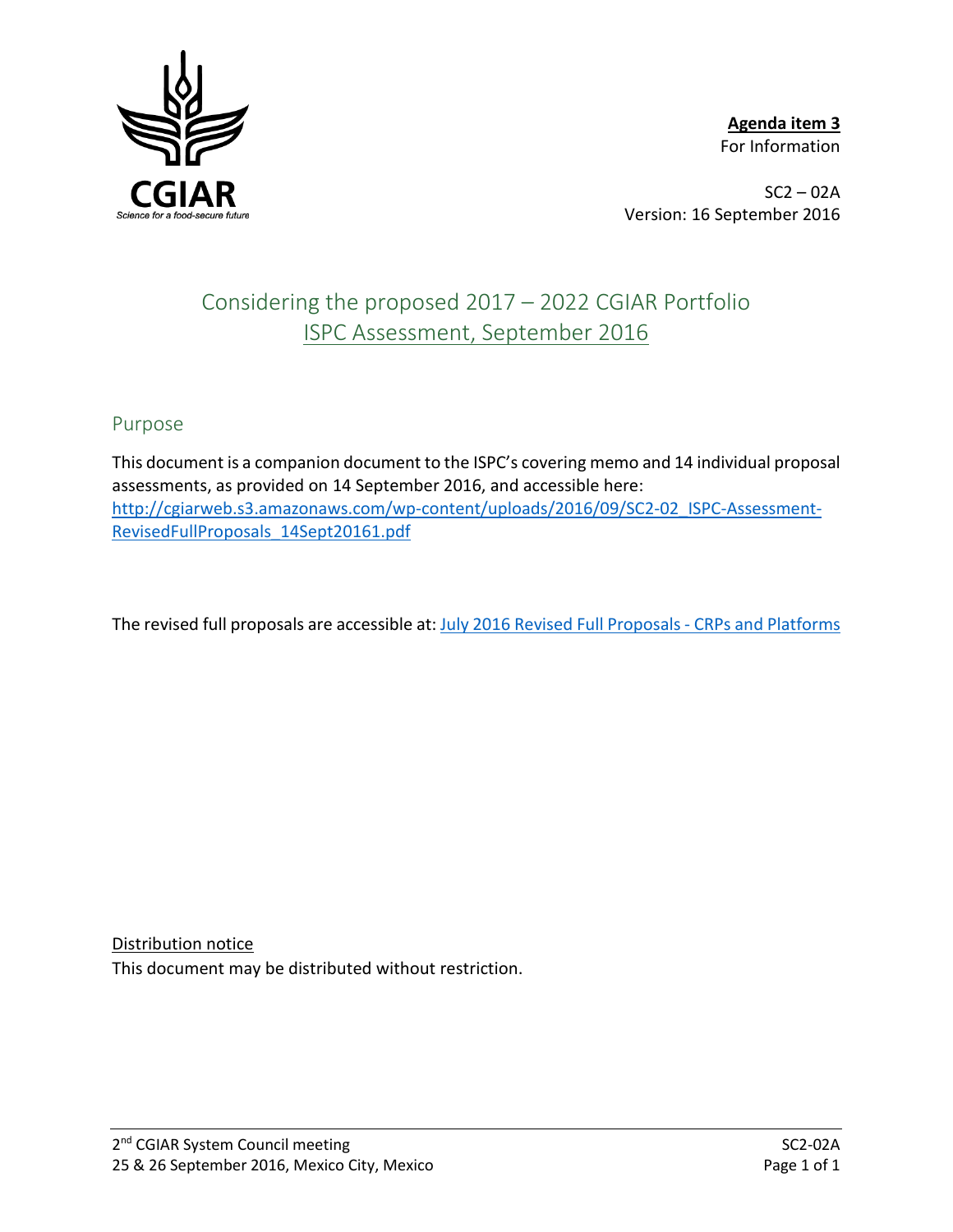16 September 2016



#### **ISPC Commentary on the Grain Legumes and Dryland Cereals (GLDC) CRP-II revised proposal (2017-2022) submitted 31 July 2016**

#### *Background*

The CRP on Grain Legumes and Dryland Cereals (GLDC) (then known as Dryland Cereals and Legumes Agri-Food Systems – DCLAS) Phase II was submitted in March 2016 for review by the ISPC. DCLAS was created by merging elements of three Phase I CRPs – Dryland Cereals, Grain Legumes and Dryland Systems. ISPC had raised major concerns about all three of these CRPs, especially Dryland Systems, during review of the Extension proposals in 2014. Three Centre Commissioned External Evaluations (CCEEs) conducted during 2015-2016 raised similar concerns. During the development of the DCLAS Preproposal in 2015 the ISPC expected that serious efforts would be made to address the concerns highlighted by these reviews. ISPC's reviews of the DCLA pre-proposal awarded DCLAS a 'C' rating i.e. 'requiring major changes to be included in the full proposal'. The main concerns were related to: i) clarifying the target domain of the CRP distinguishing between the competing narratives of multi-commodity improvement approach and the agro-ecosystem/farming systems approach; ii) establishing a clear set of priorities; iii) developing a sequencing and feedback strategy amongst the flagships; iv) identifying and justifying essential trait discovery and breeding targets; and v) demonstrating commitment to cross-system exchange of knowledge and experience on working with the seed sector. All 4 CRPs rated as 'C' resubmitted revised sections of their preproposals to the ISPC in January 2016 and received further feedback.

Although the proponents made efforts to address these concerns in the full Proposal submitted in March 2016, the ISPC concluded in June 2016 that not all of the major problems were adequately addressed and therefore they could not recommend the proposal in its current form. Nevertheless, owing to the strategic relevance of dryland areas and the target dryland cereals and food legume crops as well as the comparative advantage of the CGIAR on dryland cereals and legumes, the ISPC recommended that the DGs of the participating Centres should develop a strategy paper for overcoming the barriers to addressing previous concerns for discussion at SC2. The strategy asked for DCL to be given the opportunity to submit a revised proposal on 31 July 2016. System Council discussed the ISPC's concerns on 12 July 2016 and its suggestion that DCL be given more time to resubmit, but they decided that DCL should resubmit a revised proposal on 31 July. After, further interaction between the System Management Office, System Management Board (SMB), ICRISAT and an independent DG, the revised GLDC CRP Proposal was finalised. The SMB supported resubmission of the revised Proposal CRP GLDC Phase II for review by the ISPC and System Council (3 August 2016).

The new GLDC Proposal has been reviewed by the ISPC with contributions from two external reviewers, who are knowledgeable on dryland cereals and legume crops, and the farming systems where they are grown and had reviewed the earlier (31 March submission) proposal.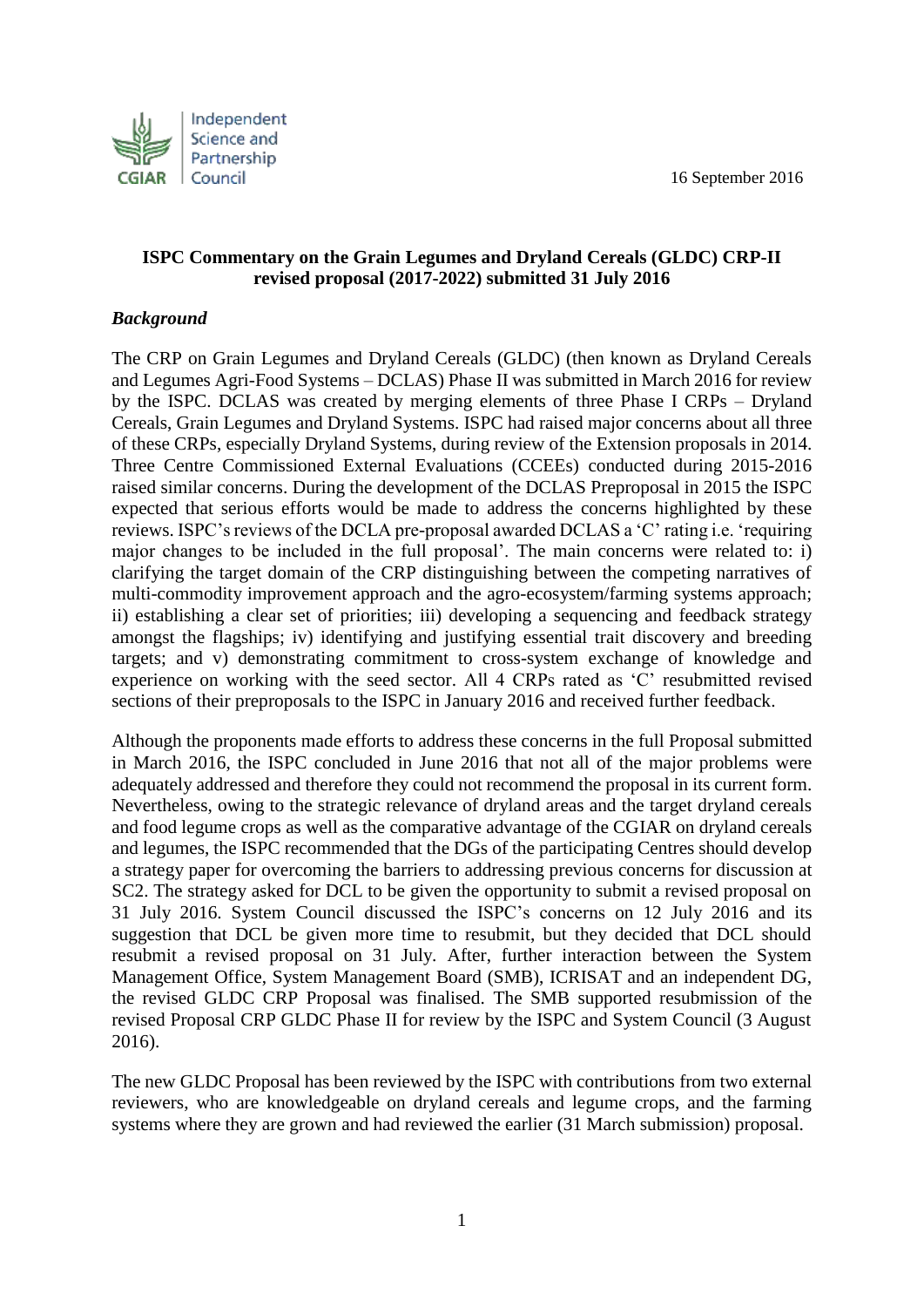#### **Overall analysis as an integral part of the CRP Portfolio**

*Strategic relevance*: The radical change in thinking about how best to improve the capacities of agri-food systems (AFS) for selected legumes and dryland cereals to deliver resilience, inclusion, poverty reduction, nutritional security and economic growth resulted in development of an innovations systems/value chain rationale for GLDC. The revised Proposal acknowledges that "*technological advances in the form of new and better performing varieties, agronomy and farming system improvements and the development of novel value-added products could contribute significantly to livelihoods and farming systems*". However, the revised Proposal argues that, even more important constraints are posed by the institutional and policy issues that restrict the development of these agri-food systems.

The new version of the proposal argues for a very different vision from the previous DCL proposal, and focuses on the commercialization of agriculture, the potential for agribusiness, and a broad vision of agricultural transformation. These are key objectives for development in the regions and are now the focus of the GLDC CRP. We accept that this is a compelling vision in many respects, but it is not clear how this vision maps onto the set of commodities that this CRP has chosen, nor is it clear that the CRP has the capability of delivering on this vision across the entirety of its target zone and on all the crops. These concerns are discussed below in considering the new Theory of Change (ToC) for this research program. It is not clear that the CGIAR (and in particular this CRP) has the most suitable collective professional skills and correct set of tools to alter the institutional environment around legume and dryland cereal farming systems.

The previous version of the CRP proposal had a certain coherence in its argument that many of the DCL crops were grown in drylands, and a research program focused on dryland systems in the developing world seemed strategically important. By contrast, the current CRP defines its mandate as including a set of commodities that, according to the proponents, share a common set of institutional constraints and policy challenges. By this measure, it is not clear why these crops differ from maize (for example) or from root crops. The kinds of constraints that are identified here are constraints to agricultural intensification and commercialization more generally, and it is not clear why these constraints apply uniquely or specifically to the GLDC crops. The proposal reads: "*These important crops all share the same constraints of underdeveloped agri-food systems due to inadequate support and investment by the public and private sectors. They also share their multiple values in agri-food systems as nutritious and resilient food for local consumption and as traded commodities, or as feed and fodder for livestock, and in their particular importance for women farmers and consumers*." The same logic applies to many other CGIAR mandate crops and indeed to animal agriculture, aquaculture, etc. There still seems to be some confusion as to whether this CRP is defined by a set of commodities, a set of solutions, or a focus on dryland ecologies.

The new focus of the CRP seems to be on a set of activities which is a departure from the traditional skill-base: "*[T]he key to unlocking this opportunity is the common set of institutional and policy issues that restrict the development of effective agri-food systems as a whole*." If the institutional and policy constraints are indeed the main force holding back agricultural development in the target geographies, then the proposal needed to be stronger in describing how the project team would be strengthened in relation to this new skill-base. While the lead Center arguably has high credibility with agriculture ministries and policy makers, the new focus on value chains and commercialization in the CRP involves a very different set of actors than that of the previous proposal: e.g. private sector agribusinesses, processors, supermarket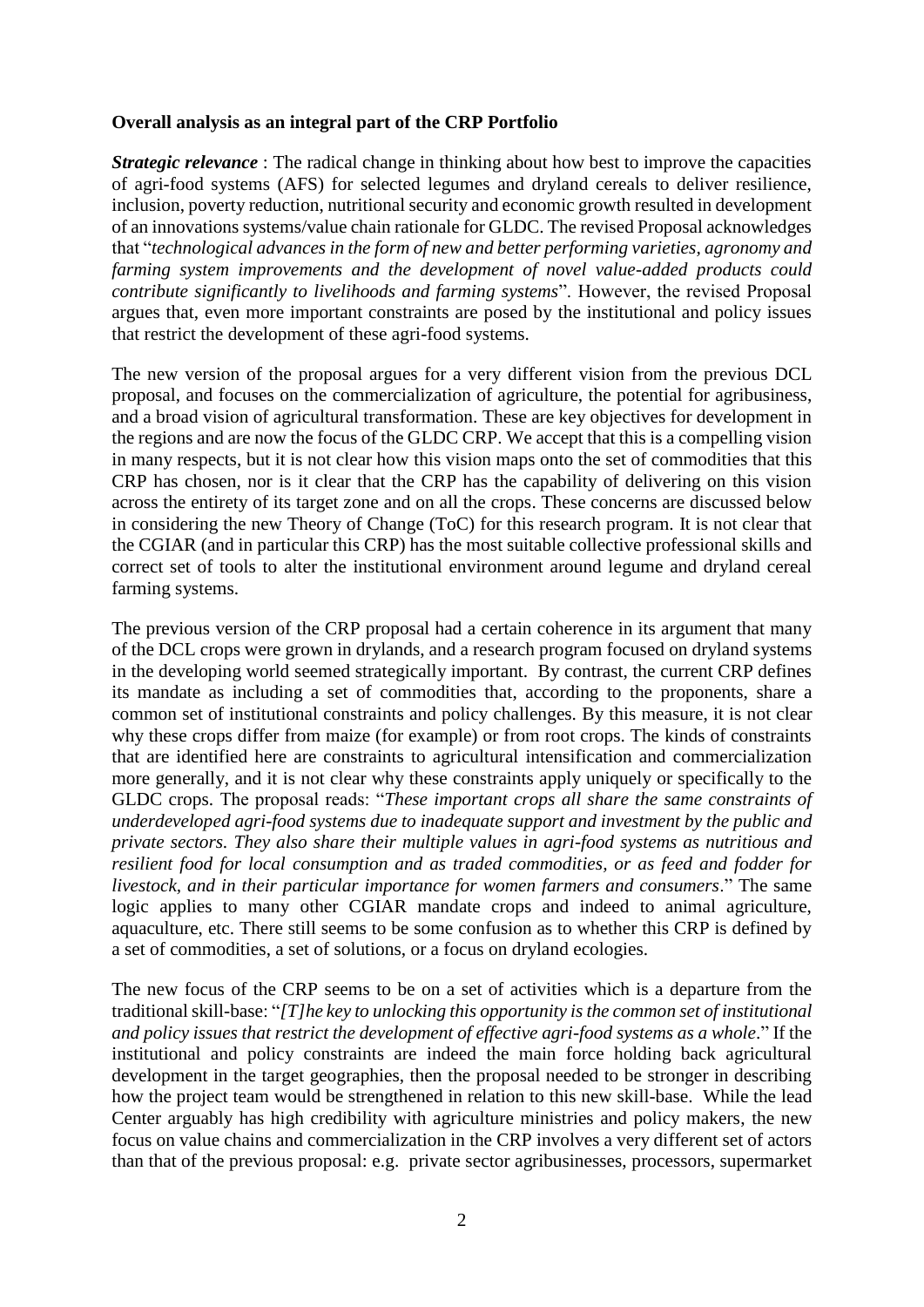chains, etc., especially in Africa. The proposal does not make it clear how GLDC will effectively be partnering with these actors to drive commercialization across the target zone. A range of political processes and financial constraints often limit the scope for institutional and policy reform. Given the shift of the CRP towards policy and institutional issues, a more coherent plan of action is called for, such as moving to a set of country strategy support programmes, along the lines of PIM/IFPRI.

*Consideration of 'grand challenges':* The document now places surprisingly little emphasis on the grand challenges. There are cursory mentions made of climate change, but other grand challenges receive little attention.

*Inter-CRP synergies:* the Proposal does a far better job than the previous version in explaining the potential synergies with other CRPs, including both the AFS CRPs and the iCRPs. The issue of lack of collaboration among partner centres and individual scientists as highlighted by the CCEEs is, however, not yet addressed. With the radical change in CRP thinking, direction and design, the difficulty in improving internal collaboration may increase.

*Rigor and credibility of scientific arguments:* The rethink and redesign of the CRP Proposal has placed the multi-commodity improvement approach into an innovations systems/value chain system. The argument for the redesign is clear but the narrative lacks sufficient insight as to how the changes are to be achieved. The proposal explains how a prioritization process has been used to identify targets for commodity improvement but it is not clear how this may fit with the parallel emphasis on developing an innovations systems approach. This is especially a concern since the innovation systems approach requires stakeholders as well as GLDC researchers to decide the intervention options.

There seems to be very little thinking about how political and institutional reforms take place. In this sense, the ToC does not seem to be based on a careful or rigorous scientific argument (see below). There is extensive discussion of "policy makers" and "policy change" and institutional design; but there is almost nothing in the document that would suggest that the CRP leaders understand the ways in which policy change actually takes place in their target countries – or the limits of the power exercised by policy makers. In many sub-Saharan countries, for example, it is not clear that policy implementation is very effective – even when the policies themselves may be quite well designed.

Another important change from the previous proposal is a much more pronounced focus on markets as a driver of change which is problematic. Agricultural markets in many of the target environments are fragmented and work poorly; these markets cannot easily be 'unlocked'. Overall, the proposal needs considerable strengthening to be convincing from a social science point of view.

*CRP offers more value than sum of Flagship Projects (FPs):* There is a genuine effort to organize the GLDC CRP around a set of FPs that have coherence and that can represent a good value prospect. However, the Proposal seems to be still divided into two streams of research: a dominant technology stream (FP4 & FP5 guided by existing/ historical priorities) and a dryland livelihood stream (FP2 & FP3, guided by priorities emerging from the value chain and innovation systems approaches). The ISPC has specific issues and concerns on the quality of individual FPs; but these issues are not addressed here, given that the overall assessment is that the Proposal is as yet incomplete.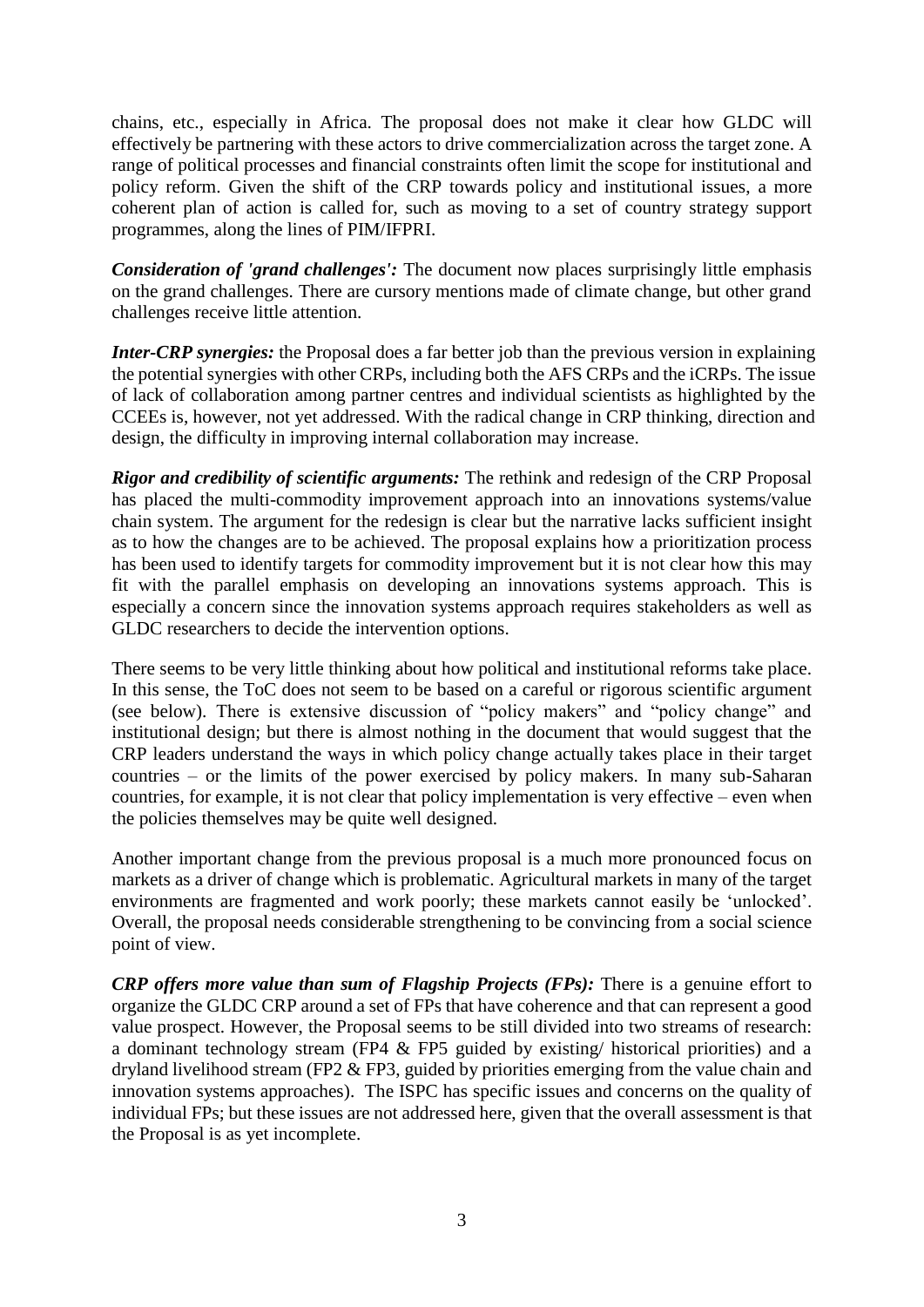*Lessons learned:* It is clear that there have been many lessons learned, in the sense that the focus of this CRP has shifted dramatically since the previous round. That suggests that the critiques of earlier reviews have been taken seriously (especially with respect to target domain and prioritization). At the same time, there may be potential to learn additional lessons from other CRPs and previous efforts in some centers to pursue programs aimed at policy change and commercialization. The proposed focus of this CRP's work may be new for GLDC and its precursors, but there is quite a lot of experience to build on from other CRPs. Another emerging concern is the apparent tension between prioritizing crop x trait x country using the six step process which will involve considerable work and investment (based on the RTB experience) and the innovations system approach that asks the participants to decide the intervention options and GLDC researchers to contribute where relevant. More thinking is required as to how these two potentially conflicting approaches would interact.

**Site integration:** There is strong evidence that the CRP is taking account of site integration plans. "GLDC focuses its work on 14 primary target countries and 15 spill-over countries (see Table 1). Of these 29 countries, 16 are identified as CGIAR site integration countries (Burkina Faso, Ethiopia, Ghana, India, Kenya, Malawi, Mali, Mozambique, Nepal, Nicaragua, Niger, Nigeria, Rwanda, Tanzania, Uganda, Vietnam and Zambia)." The identification of spillover countries is welcome for efficient application of successes in one country to another.

#### **Theory of Change and Impact Pathway**

The revised ToC recognizes the complexity of agricultural systems. Dryland systems, grain legumes and dryland cereals remain dominant aspects. The overall ToC is, however, still poorly defined. Two impact related pathways are described. First, that research will lead to household impacts through direct channels such as farm productivity and market opportunities; and second, that research will affect households indirectly by providing integrated technological, institutional and policy solutions. Bringing about change through both these channels seems to hinge on a number of untested assumptions and to embody an ambitious agenda for addressing many problems over which the CRP has limited control.

#### **Cross-cutting themes**

The narrative on gender continues to address gender issues throughout GLDC. The CRP is committed to mainstreaming gender across its research. The overall tone of the document and the attention in the FPs suggests a generally strong gender commitment. The youth strategy is much improved and includes a range of interventions including development of innovations suited to youth and income generating opportunities as well as capacity development.

GLDC shows a clear commitment to capacity development throughout most if not all research activities. "GLDC adopts a comprehensive definition for capacity development in that it includes all efforts, interventions and interactions that lead to the sustained development of knowledge, expertise, infrastructure, enabling environment and governance that allow individual women and men, organizations and systems to perform at the best of their productive capacities to reach local, national and regional goals and to deliver impact". This seems to be a very ambitious objective and will require detailed M&E capacity to capture achievements.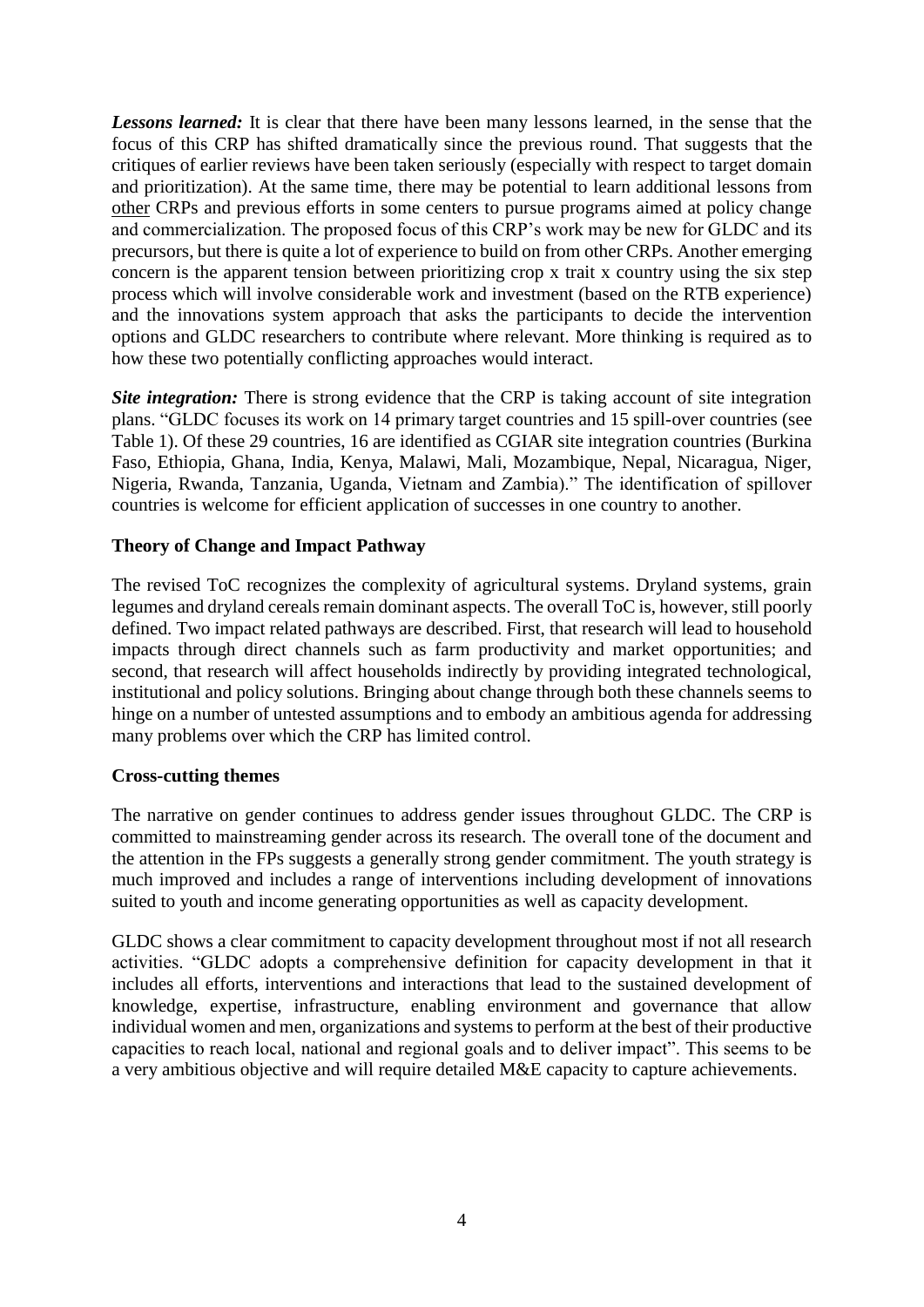### **Budget**

With the proposed redesign of the CRP, the total budget for GLDC during 2017-2022 is US\$ 522 million, of which US\$69 million is from W1/W2 (13%) and 87% from W3 and bilateral sources.



#### **Leadership & partnership**

There is a lack of clarity about the status and role of the CRP Director. A new vision may require a different skillset but it is not clear if this is the intention. Flagship leaders are drawn from three of the partner CGIAR Centers (ICARDA, ICRISAT and IITA) and ICRAF. The new design of the CRP may require additional strength in areas like innovation systems, policy design and analysis, and institutional change. All activity cluster leaders work in CGIAR Centers (Bioversity International, CIAT, ICARDA, ICRAF, ICRISAT, IITA and ILRI) and mostly at ICRISAT, ICARDA and IITA, but there are none from a non-CGIAR partner; which might make it possible to access the broader range of professional expertise required to deliver the new vision.

The partnership strategy is based on established partner networks participating of ongoing Dryland Cereals, Dryland Systems and Grain Legumes CRPs, and on a 2015 situational analysis of partnerships in last (whose report is still pending). Partnerships include an array of collaborative steering, governing, managing and implementing modes, while bringing on board principles of joint networking, resource mobilization, in-kind partnerships and joint ventures, among others. Advanced Research Institutes and Universities are included as partners for discovery while NARS are engaged in product development and stakeholders in the private and public sectors are brought for delivery.

#### **Conclusions and options for the way forward**

The ISPC did not consider it appropriate to give a rating to the GLDC proposal since the proposal comes across as 'incomplete', unsurprising given the short time available for the